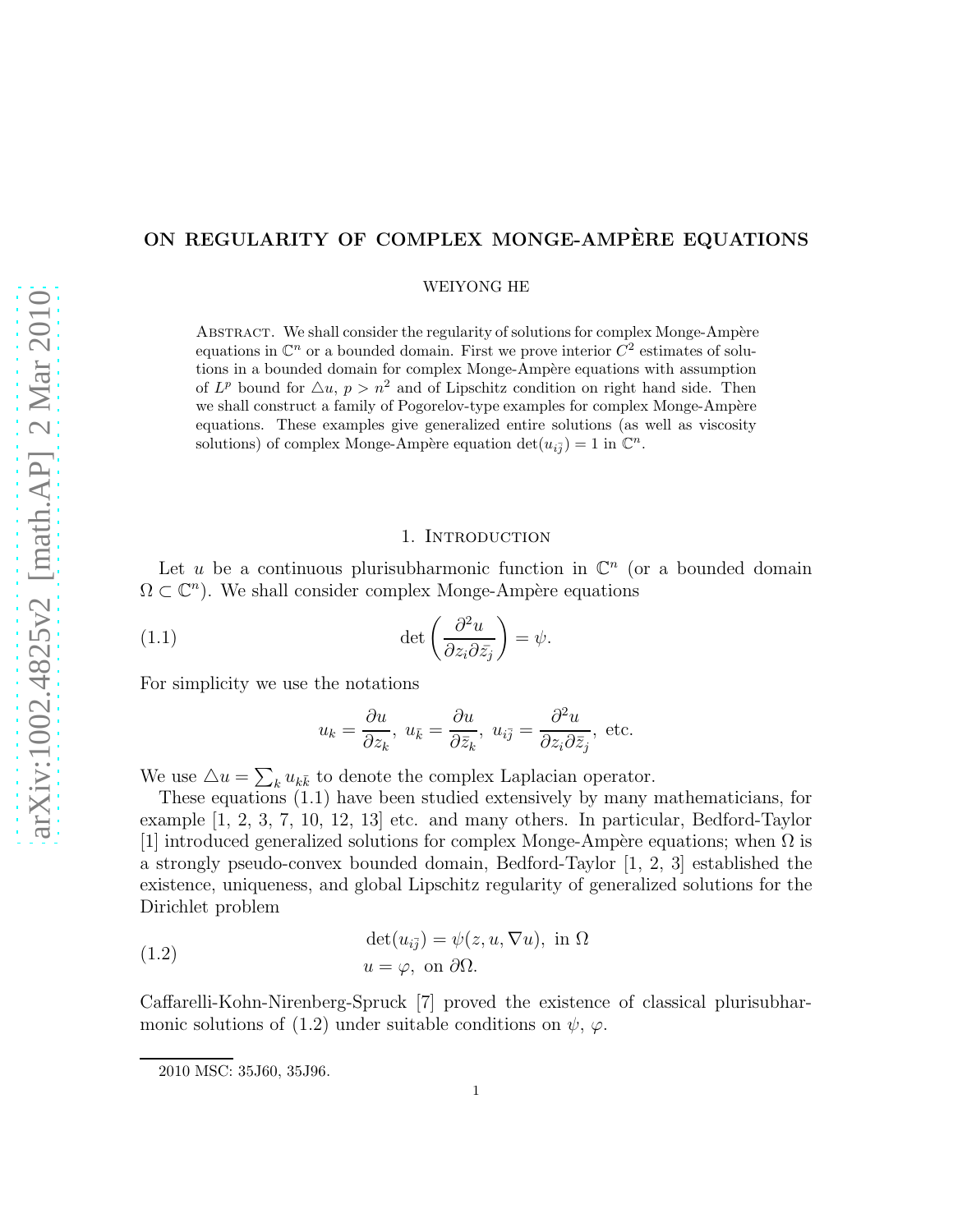#### 2 WEIYONG HE

In the present note we shall first consider the interior a priori estimates of complex Monge-Ampère equations

$$
(1.3) \t\t \tlog det(u_{i\bar{j}}) = F
$$

in a bounded domain  $\Omega \subset \mathbb{C}^n (n \geq 2)$ . The solution  $u(z)$ , of class  $C^3(\Omega)$ , is strictly plurisubharmonic, such that

$$
(u_{i\bar{j}}) > 0, \forall z \in \Omega.
$$

The given function F is of class  $C^1(\Omega)$  and satisfies, for some positive constant  $\Lambda$ ,

 $|F| < \Lambda$ ,  $|\nabla F| < \Lambda$ .

We can state our interior estimates as follows

**Theorem 1.1.** For any  $P_0 > n^2$  and any domain  $\Omega' \subset\subset \Omega$ , if  $\|\Delta u\|_{L^{p_0}(\Omega)}$  is bounded, then ′

$$
\sup_{\Omega'} \Delta u \leq C_1 = C_1(\Lambda, \Omega, \Omega', P_0, n, \|\Delta u\|_{L^{p_0}(\Omega)}).
$$

If we assume that  $||u||_{W^{2,P_0}(\Omega)}$  is bounded, then it follows that for any  $\alpha \in (0,1)$ 

$$
||u||_{C^{2,\alpha}(\Omega')}\leq C_2=C_2(\Lambda,\Omega,\Omega',P_0,\alpha,n,||u||_{W^{2,P_0}(\Omega)}),
$$

and for any  $p > 1$ ,

$$
||u||_{W^{3,p}(\Omega')}\leq C_2=C_2(\Lambda,\Omega,\Omega',P_0,p,n,||u||_{W^{2,P_0}(\Omega)}).
$$

**Remark 1.2.** Z. Blocki [4] proved a similar interior regularity theorem by assuming  $F \in W^{2,2n}$  and  $u \in W^{2,p}$  for  $p > 2n(n-1)$ . The interior regularity does not hold only assuming  $P_0 < n(n-1)$  even when F is smooth (see the following example); one might expect that  $P_0 > n(n-1)$  is the optimal choice for the interior  $C^2$  regulairty by considering the following example of Pogorelov's type, where u in  $B_{\epsilon}(0)$  for  $\epsilon$  small enough,

$$
u(z_1,\dots, z_n)=(1+|z_1|^2)(|z_2|^2+\dots+|z_n|^2)^{1-1/n}.
$$

This example was first considered in [4] by Z. Blocki.

For fully nonlinear equations, the regularity of right hand side  $F$  does not imply necessarily the regularity of weak solutions. Pogorelov constructed a well-known example to the real Monge-Ampère equation with  $u(x) = (1 + x_1^2)(x_2^2 + \cdots + x_n^2)^{1-1/n}$ Example to the real monge-Ampele equation with  $u(x) = (1 + x_1)(x_2 + \cdots + x_n)$ <br>for  $n \ge 3$  in  $B_\epsilon(0)$  for  $\epsilon$  small;  $u(x)$  is a weak solution of  $D^2u = f$  in  $B_\epsilon(0)$  such that  $0 < f \in C^{\infty}$ , while  $u \in C^{1,\alpha}$  for  $\alpha = 1-2/n$ , but not any larger  $\alpha$ . However, the interior  $C<sup>2</sup>$  estimates can be established if one assumes additional hypotheses, such as sufficient regularity of  $\partial\Omega$  and  $u|_{\partial\Omega}$ , or sufficient interior regularity. In [10], B. Guan studied (1.2) for general domains assuming the existence of a sub-solution. In particular he proved, among others, the interior  $C^2$  estimates (depending on  $\psi$  up to its second derivatives). When F is assumed to be only Lipschitz and  $u|_{\partial\Omega} \equiv 0$ , the interior  $C<sup>2</sup>$  estimates were studied by F. Schulz [13] by using integral approach of N.M. Ivochikina [11] to the real Monge-Ampère equations. However, the proof in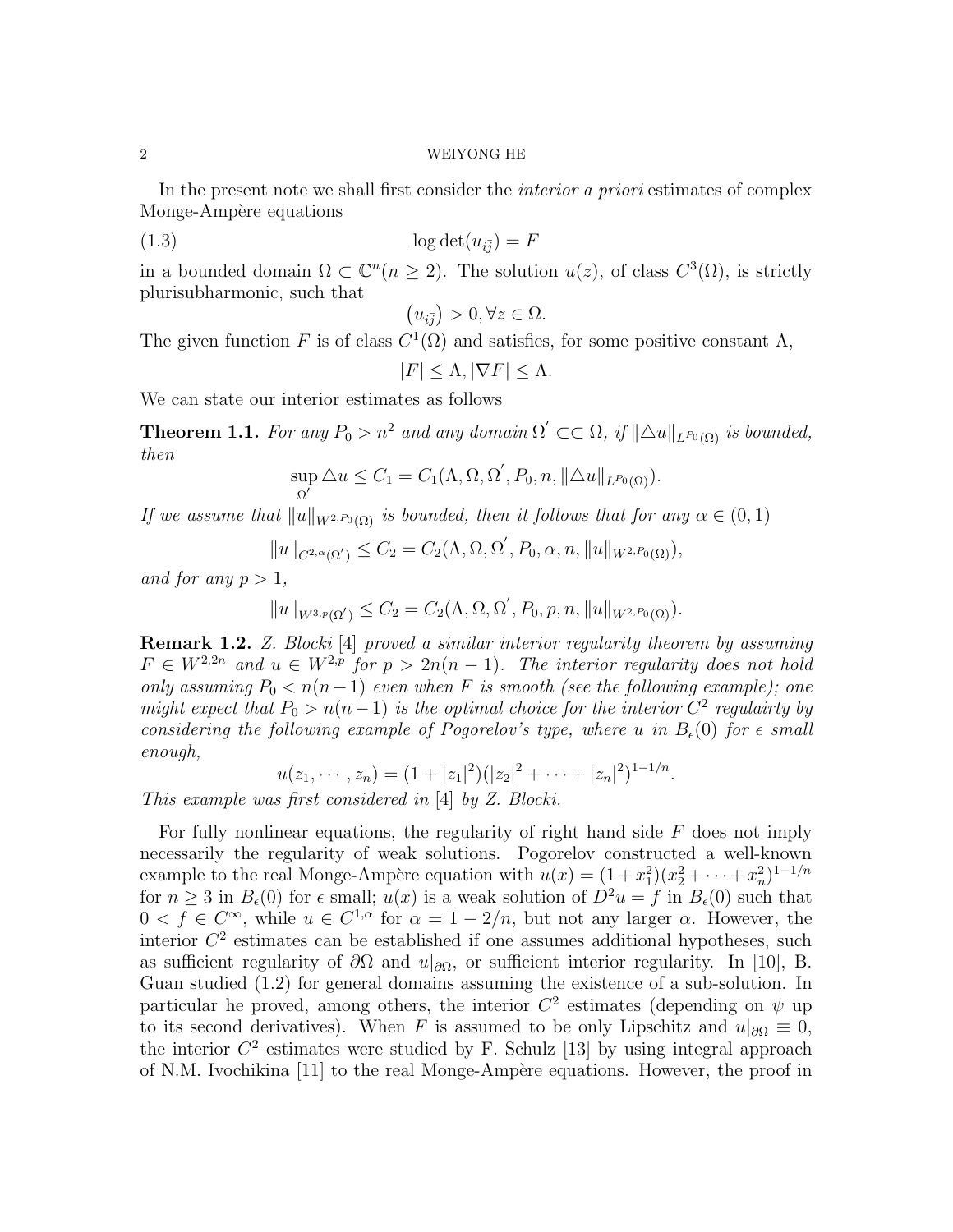[13] is not complete (this was first pointed out by Z. Blocki [5]), where the inequality between (6) and (7) in [13] does not follow in the complex case. By using the integral approach, we shall prove the interior  $C^2$  estimates by assuming  $L^{P_0}$  bound of  $\Delta u$  for some  $P_0 > n^2$ . For real Monge-Ampère equations, J. Urbas proved  $C^{2,\beta}$  regularity of weak solution for any  $\beta \in (0,1)$  (see [14]) assuming  $u \in C^{1,\alpha}$  or  $u \in W^{2,q}$  for  $\alpha > 1 - 2/n$ ,  $q > n(n-1)/2$ . Note that the bound on  $\alpha$  in Urbas's result is sharp for  $n \geq 3$ ; also for  $q < n(n-1)/2$ , the interior  $C^2$  estimates fail for  $n \geq 3$ .

Then we shall construct Pogorelov-type examples for complex Monge-Ampère equations. Using these examples we construct a generalized solution ( Bedford-Taylor [1]), which is also a viscosity solution, of the complex Monge-Ampère equation in  $\mathbb{C}^n$  such that

$$
(1.4) \qquad \qquad \det(u_{i\bar{j}}) = 1.
$$

We have

**Theorem 1.3.** Let  $z = (z_1, \dots, z_n) \in \mathbb{C}^n$  and

$$
v(z_1, \dots, z_n) = n^{2/n} (1 + |z_1|^2 + \dots + |z_{n-1}|^2) |z_n|^{2/n}
$$

Then  $v(z)$  is a generalized solution and a viscosity solution of (1.4).

**Remark 1.4.** The examples in Theorem 1.3 were also considered by Z. Blocki [4] when  $n = 2$ . When  $u_{i\bar{j}}$  is assumed to be bounded, Riebesehl-Schulz [12] proved that  $u_{i\bar{j}}$  are all constants if a strictly plurisubharmonic function u solves (1.4).

Acknowledgement: I am grateful to Prof. Xiuxiong Chen and Prof. Jingyi Chen for constant support and encouragements. I benefit from conversations with Prof. Pengfei Guan, Song Sun and Prof. Yu Yuan about complex Monge-Ampère equations; I would like to thank all of them. I would also like to thank Prof. Blocki for pointing out the references [4, 5] to me and for his interest in this paper. I am partially supported by a startup grant of University of Oregon.

## 2. INTERIOR  $C^2$  estimates

In this section we prove Theorem 1.1. Note that u is of class  $C^3$  and F is of class  $C^1$ , in the following  $(\triangle u)_{i\bar{j}}, \triangle F$  etc. will be understood in the sense of distribution.

Proof. We compute, by taking derivative of (1.3),

$$
u^{i\bar{j}}u_{i\bar{j}k} = F_k.
$$

Taking derivatives again, we get

(2.1) 
$$
-u^{i\bar{b}}u^{a\bar{j}}u_{a\bar{b}\bar{k}}u_{i\bar{j}k} + u^{i\bar{j}}(\triangle u)_{i\bar{j}} = \triangle F.
$$

Let  $\phi$  be a test function with support in  $\Omega$ . We compute the following for some  $p \geq 1$ ,

(2.2) 
$$
\int_{\Omega} \phi^2 u^{i\bar{j}} ((\triangle u)^p)_i ((\triangle u)^p)_{\bar{j}} \triangle u = p^2 \int_{\Omega} \phi^2 (\triangle u)^{2p-1} u^{i\bar{j}} (\triangle u)_i (\triangle u)_{\bar{j}}.
$$

.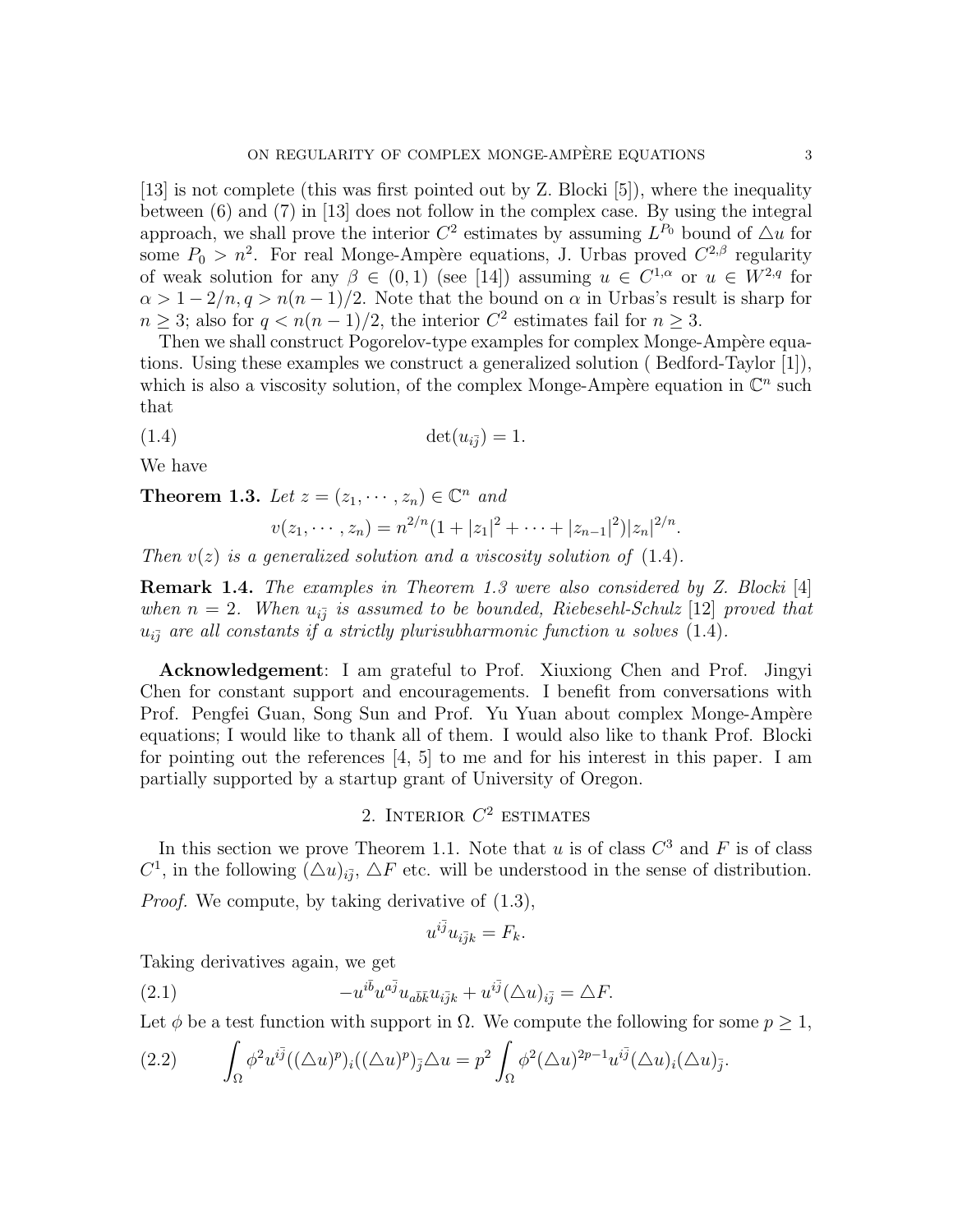Integration by parts, we can get that

$$
\int_{\Omega} \phi^2 (\Delta u)^{2p-1} u^{i\bar{j}} (\Delta u)_i (\Delta u)_{\bar{j}} \n= -2 \int_{\Omega} \phi \phi_{\bar{j}} (\Delta u)^{2p} u^{i\bar{j}} (\Delta u)_i - (2p - 1) \int_{\Omega} \phi^2 (\Delta u)^{2p-1} u^{i\bar{j}} (\Delta u)_i (\Delta u)_{\bar{j}} \n+ \int_{\Omega} \phi^2 (\Delta u)^{2p} u^{i\bar{l}} F_{\bar{l}} (\Delta u)_i - \int_{\Omega} \phi^2 (\Delta u)^{2p} u^{i\bar{j}} (\Delta u)_{i\bar{j}}.
$$

It follows from  $(2.1)$  and  $(2.3)$  that

(2.4)  
\n
$$
2p \int_{\Omega} \phi^2 (\Delta u)^{2p-1} u^{i\bar{j}} (\Delta u)_i (\Delta u)_{\bar{j}} \\
= -2 \int_{\Omega} \phi \phi_{\bar{j}} (\Delta u)^{2p} u^{i\bar{j}} (\Delta u)_i + \int_{\Omega} \phi^2 (\Delta u)^{2p} u^{i\bar{l}} f_{\bar{l}} (\Delta u)_i \\
- \int_{\Omega} \phi^2 (\Delta u)^{2p} \Delta F - \int_{\Omega} \phi^2 (\Delta u)^{2p} u^{i\bar{b}} u^{a\bar{j}} u_{a\bar{b}\bar{k}} u_{i\bar{j}k}.
$$

Recall that  $\Delta F$  is understood in distribution sense. Hence we have

$$
- \int_{\Omega} \phi^2 (\Delta u)^{2p} \Delta F = \int_{\Omega} (\phi^2 (\Delta u)^{2p})_i F_{\bar{i}} = \int_{\Omega} 2\phi \phi_i (\Delta u)^{2p} F_{\bar{i}} + \int_{\Omega} 2p\phi^2 (\Delta u)^{2p-1} (\Delta u)_i F_{\bar{i}}
$$

Insert this into (2.4), it follows that

$$
(2.5) \qquad 2p \int_{\Omega} \phi^2 (\Delta u)^{2p-1} u^{i\bar{j}} (\Delta u)_i (\Delta u)_{\bar{j}} \n= -2 \int_{\Omega} \phi \phi_{\bar{j}} (\Delta u)^{2p} u^{i\bar{j}} (\Delta u)_i + \int_{\Omega} \phi^2 (\Delta u)^{2p} u^{i\bar{l}} f_{\bar{l}} (\Delta u)_i + \int_{\Omega} 2\phi \phi_i (\Delta u)^{2p} F_{\bar{i}} \n+ \int_{\Omega} 2p \phi^2 (\Delta u)^{2p-1} (\Delta u)_i F_{\bar{i}} - \int_{\Omega} \phi^2 (\Delta u)^{2p} u^{i\bar{b}} u^{a\bar{j}} u_{a\bar{b}\bar{k}} u_{i\bar{j}k}.
$$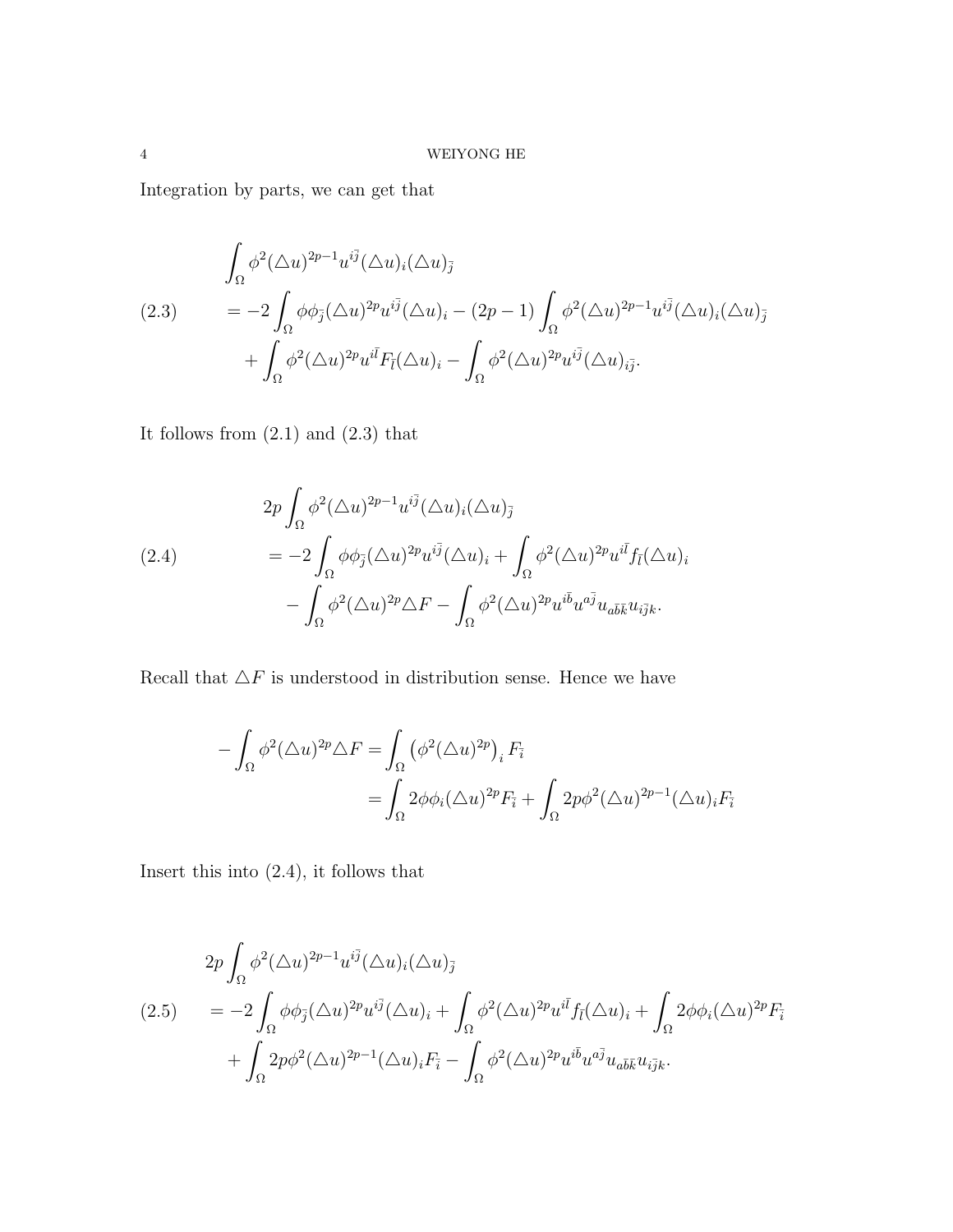To estimate the right hand side in (2.5), we choose a coordinate such that at one point,  $u_{i\bar{j}}$  is diagonalized. Then we compute, at the point,

$$
\begin{split}\n\left|\phi\phi_{\bar{j}}(\Delta u)^{2p}u^{i\bar{j}}(\Delta u)_{i}\right| &= \left|\sum_{i}\frac{1}{u_{i\bar{i}}}\phi\phi_{\bar{i}}(\Delta u)^{2p}(\Delta u)_{i}\right| \\
&= \left|\sum_{i}\frac{1}{u_{i\bar{i}}}\phi\phi_{\bar{i}}(\Delta u)^{2p}\sum_{k}u_{i\bar{k}k}\right| \\
&\leq \varepsilon\phi^{2}(\Delta u)^{2p}\sum_{i,k}\frac{|u_{i\bar{k}k}|^{2}}{u_{i\bar{i}}u_{k\bar{k}}} + \frac{1}{4\varepsilon}|\nabla\phi|^{2}(\Delta u)^{2p}\sum_{i,k}\frac{u_{k\bar{k}}}{u_{i\bar{i}}}\n\end{split}
$$
\n
$$
\leq \varepsilon\phi^{2}(\Delta u)^{2p}u^{i\bar{b}}u^{a\bar{j}}u_{a\bar{b}\bar{k}}u_{i\bar{j}k} + \frac{e^{-\Lambda}}{4\varepsilon}|\nabla\phi|^{2}(\Delta u)^{2p+n}
$$

Similarly we compute,

$$
\left|\phi^2(\triangle u)^{2p}u^{i\bar{l}}f_{\bar{l}}(\triangle u)_i\right|\leq \varepsilon\phi^2(\triangle u)^{2p}u^{i\bar{b}}u^{a\bar{j}}u_{a\bar{b}\bar{k}}u_{i\bar{j}k}+\frac{e^{-\Lambda}}{4\varepsilon}\phi^2|\nabla F|^2(\triangle u)^{2p+n},
$$

and

$$
\left|2p\phi^2(\triangle u)^{2p-1}(\triangle u)_iF_{\bar{i}}\right|\leq \varepsilon\phi^2(\triangle u)^{2p}u^{i\bar{b}}u^{a\bar{j}}u_{a\bar{b}\bar{k}}u_{i\bar{j}k}+e^{-\Lambda}\frac{p^2}{\varepsilon}\phi^2(\triangle u)^{2p+n-2}|\nabla F|^2.
$$

Insert the above into (2.5) (for example we can choose  $\varepsilon = 1/4$  in the above inequalities), we can get

$$
2p\int_{\Omega}\phi^2(\Delta u)^{2p-1}u^{i\bar{j}}(\Delta u)_i(\Delta u)_{\bar{j}}\leq C\int_{\Omega}(\phi^2+|\nabla\phi|^2)(\Delta u)^{2p+n}+Cp^2\int_{\Omega}\phi^2(\Delta u)^{2p+n-2},
$$

where C denotes a universal constant depending only on  $\Lambda$ , n, and it can vary line by line. Insert the above into (2.2), we can get that

$$
(2.6)\qquad \int_{\Omega} \phi^2 u^{i\bar{j}} ((\triangle u)^p)_i ((\triangle u)^p)_{\bar{j}} \triangle u \leq Cp^3 \int_{\Omega} (\phi^2 + |\nabla \phi|^2)(\triangle u)^{2p+n}.
$$

Note that  $u^{i\bar{j}}\Delta u\xi_i\bar{\xi}_j \geq |\xi|^2$  for any vector  $\xi = (\xi_1, \dots, \xi_n)$ . We can get that

(2.7) 
$$
\int_{\Omega} \phi^2 |\nabla ((\Delta u)^p)|^2 \leq C p^3 \int_{\Omega} (\phi^2 + |\nabla \phi|^2)(\Delta u)^{2p+n}.
$$

It follows that, from (2.7),

(2.8) 
$$
\int_{\Omega} |\nabla (\phi(\Delta u)^p)|^2 \leq C p^3 \int_{\Omega} (\phi^2 + |\nabla \phi|^2)(\Delta u)^{2p+n},
$$

where C depends only on  $\Lambda$ , n. Starting from (2.8), one can use the iteration technique (Moser iteration) to get interior  $L^{\infty}$  bound for  $\Delta u$ . By Sobolev inequality, there exists a constant  $c = c(n)$  such that

$$
\|\phi(\triangle u)^p\|_{L^{2n/(n-1)}(\Omega)} \leq c \|\nabla(\phi(\triangle u)^p)\|_{L^2(\Omega)}.
$$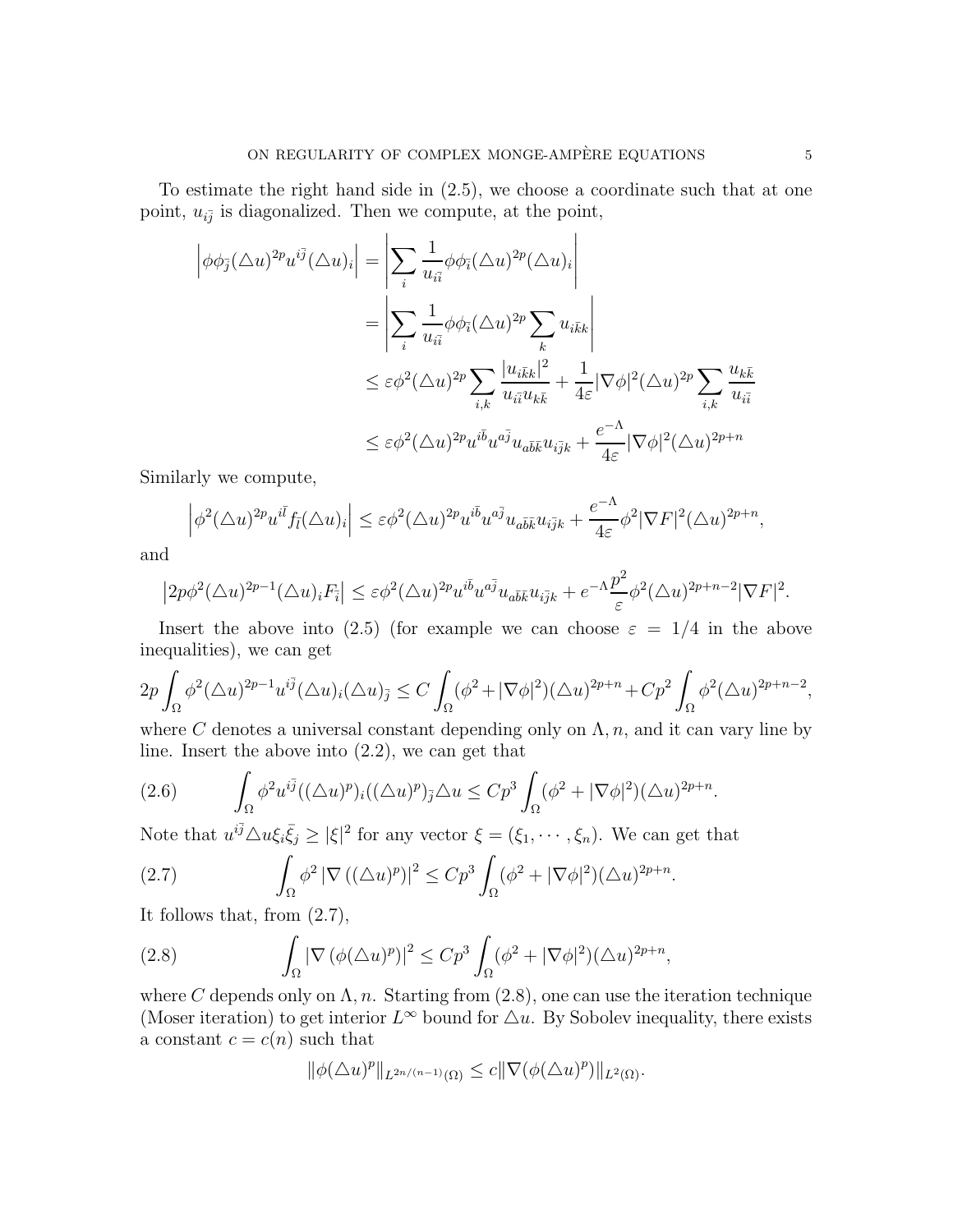.

It follows that

$$
(2.9) \qquad \|\phi(\Delta u)^p\|_{L^{2n/(n-1)}(\Omega)} \le C p^{3/2} \left(\int_{\Omega} (\phi^2 + |\nabla \phi|^2)(\Delta u)^{2p+n}\right)^{1/2}
$$

First we consider  $\Omega = B_R(0), \Omega' = B_r(0)$  for  $0 < r < R \leq 1$ . Now we can choose the cut-off function  $\phi$  and p. Let  $r_k = r + (R - r)2^{-k}$ ,  $k \in \mathbb{N}$ . Let  $p = p_k$  and  $\phi = \phi_k$  in  $(2.9)$  such that  $\phi_k \equiv 1$  in  $B_{r_k}(0)$ ,  $\phi_k \equiv 0$  outside  $B_{r_{k-1}}(0)$ , and  $|\nabla \phi_k| \leq 2(r_{k-1}-r_k)^{-1}$ . By  $(2.9)$ , we get

$$
(2.10) \t\t ||\triangle u||_{L^{\frac{2np_k}{n-1}}(B_{r_k}(0))} \le a_k ||\triangle u||_{L^{2p_k+n}(B_{r_{k-1}(0)})}^{b_k},
$$

where

$$
a_k = \left(\frac{Cp_k^{3/2}}{r_{k-1} - r_k}\right)^{1/p_k} = \left(\frac{C2^k p_k^{3/2}}{R-r}\right)^{1/p_k}, \ b_k = \frac{2p_k + n}{2p_k}.
$$

Now let  $p_0 = a + n(n-1)/2$ ,  $a > 0$  and  $p_k, k \in \mathbb{N}$  satisfy

$$
2p_{k+1} + n = \frac{2np_k}{n-1}.
$$

It is easy to get that

$$
p_k = a\left(\frac{n}{n-1}\right)^k + \frac{n(n-1)}{2}.
$$

By  $(2.10)$ , we can get that

$$
(2.11) \qquad \|\triangle u\|_{L^{\frac{2np_k}{n-1}}(B_{r_k}(0))} \leq a_k a_{k-1}^{b_k} a_{k-2}^{b_k b_{k-1}} \cdots a_1^{b_k \cdots b_2} \|\triangle u\|_{L^{\frac{2np_0}{n-1}}(B_{r_0}(0))}^{b_k \cdots b_1}.
$$

It is easy to show that

$$
\lim_{k \to \infty} \prod_{i=1}^k b_i = p_0/a.
$$

Without loss of generality, we assume  $a_k \geq 1, \forall k$ . It is also clear that

$$
\sum_{k} \log a_k \le C = C(R, r, a, n, \Lambda),
$$

which implies that  $a_k a_{k-1}^{b_k} a_{k-2}^{b_k b_{k-1}} \cdots a_1^{b_k \cdots b_2} \leq C = C(R, r, a, n, \Lambda)$ . In (2.11), let  $k \to$ ∞, we can get

$$
(2.12) \t\t\t\t\t\|\triangle u\|_{L^{\infty}(B_r(0))} \leq C(R, r, a, n, \Lambda) \|\triangle u\|_{L^{p_0}(B_R(0))}^{p_0/a},
$$

where  $P_0 = 2np_0/(n-1) = n^2 + 2na/(n-1)$ . For general domains  $\Omega' \subset\subset \Omega$ , we can use finite many concentric balls  $b_i, B_i$  such that  $b_i \subset\subset B_i \subset\subset \Omega$  and  $\overline{\Omega'} \subset \cup b_i$ . Apply (2.12), one can easily prove that

$$
\|\triangle u\|_{L^{\infty}(\Omega')}\leq C_1=C_1(\Lambda,\Omega,\Omega',P_0,n,\|\triangle u\|_{L^{p_0}(\Omega)}).
$$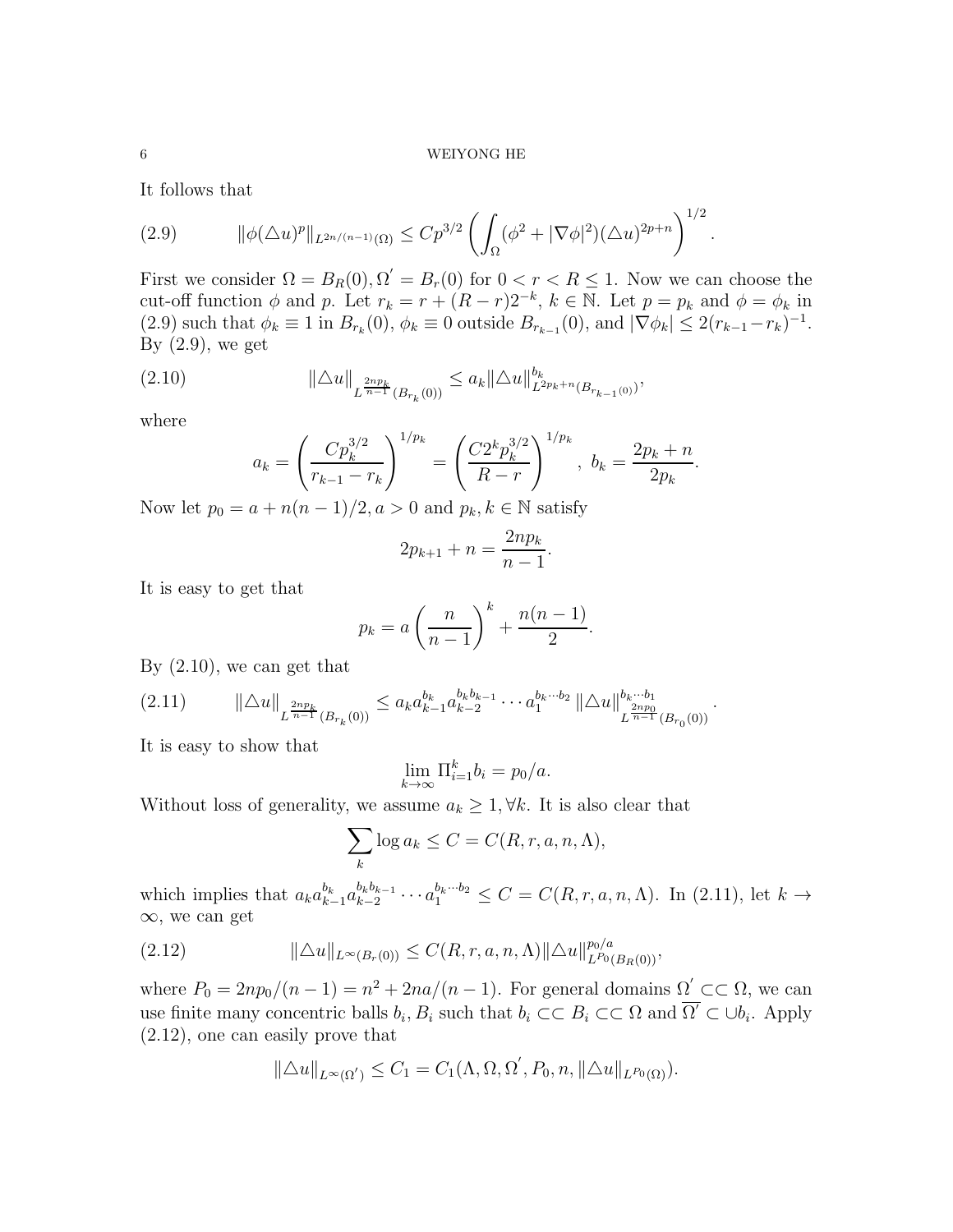If we assume that  $||u||_{W^{2,P_0}(\Omega)}$  is bounded, then after obtaining interior  $C^2$  estimates as above, one can prove interior  $C^{2,\alpha}$  or  $W^{3,p}$  estimates for any  $\alpha \in (0,1)$  or  $p > 1$  by using Evans-Krylov theory,  $L^p$  theory and Schauder theory, for example see [9].  $\Box$ 

### 3. Pogorelov-type examples

In this section we prove Theorem 1.3.

*Proof.* First we consider  $n = 2$ . Let

(3.1) 
$$
u^{\epsilon}(z,w) = 2(1+|z|^2)(|w|^2+\epsilon)^{1/2}, \epsilon > 0, (z,w) \in C^2
$$

be a family of smooth functions defined in  $\mathbb{C}^2$ . A straightforward computation yields

$$
u_{z\bar{z}}^{\epsilon} = 2(|w|^2 + \epsilon)^{1/2}, u_{z\bar{w}}^{\epsilon} = \bar{z}w(|w|^2 + \epsilon)^{-1/2},
$$
  

$$
u_{w\bar{w}}^{\epsilon} = \frac{1 + |z|^2}{2}(|w|^2 + \epsilon)^{-3/2}(|w|^2 + 2\epsilon).
$$

It is clear that  $u^{\epsilon}(\epsilon > 0)$  is a smooth plurisubharmonic function defined in  $\mathbb{C}^2$  and satisfies the complex Monge-Ampère equation

(3.2) 
$$
u_{z\bar{z}}^{\epsilon}u_{w\bar{w}}^{\epsilon}-u_{z\bar{w}}^{\epsilon}u_{w\bar{z}}^{\epsilon}=F(z,w,\epsilon),
$$

where

$$
F(z, w, \epsilon) = |w|^2 (|w|^2 + \epsilon)^{-1} + 2\epsilon (1 + |z|^2)(|w|^2 + \epsilon)^{-1}.
$$

When  $\epsilon \to 0$ ,  $u^{\epsilon}$  converges to a continuous plurisubharmonic function  $u^{0} = (1 +$  $|z|^2$ |w|. It is clear that  $u^0 \in Lip_{loc}(\mathbb{C}^2) \cap W_{loc}^{2,p}(\mathbb{C}^2)$  for any  $p \in (0, 2)$ . So  $u^{\epsilon}$  converges to  $u^0$  in  $C^{\alpha}$  and  $W^{2,p}$  norm on any compact subset of  $\mathbb{C}^2$  for any  $\alpha \in (0,1)$  and  $p \in (0, 2)$ . It is clear that  $F(z, w, \epsilon)$  converges to 1 in  $L^{\infty}$  sense when  $\epsilon \to 0$ . In particular,  $u^0$  is a generalized solution (in the sense of [1]) of complex Monge-Ampère equation in  $\mathbb{C}^2$  such that

(3.3) 
$$
u_{z\bar{z}}^0 u_{w\bar{w}}^0 - u_{z\bar{w}}^0 u_{w\bar{z}}^0 = 1.
$$

Now we show that  $u^0$  is also a viscosity solution. We refer to [8] for more details about viscosity solutions. For a  $n \times n$  matrix X, define

$$
G(X) = \begin{cases} 1 - \det(X), X \ge 0 \\ +\infty, \text{ otherwise.} \end{cases}
$$

Let  $\partial \bar{\partial} u$  denote the complex Hessian of u. To show that  $u^0$  is a viscosity solution of  $G(\partial \bar{\partial}u) = 0$ , we need to show that for any  $v \in C^2$ , if  $u - v$  has a local minimum at p, then  $G(\partial \overline{\partial}v) \ge 0$  at p; and if  $u - v$  has a local maximum at p, then  $G(\partial \overline{\partial}v) \le 0$  at p. Since  $u^0$  solves  $G(\partial \bar{\partial}u) = 0$  when  $|w| \neq 0$  in classical sense, we just need to check for  $|w|=0$ .

Let  $z = x_1 + \sqrt{-1}y_1$ ,  $w = x_2 + \sqrt{-1}y_2$ . Suppose  $u - v$  has a local minimum at  $(a, b, 0, 0)$ , then

$$
u^{0}(x_{1}, y_{1}, x_{2}, y_{2}) - v(x_{1}, y_{1}, x_{2}, y_{2}) \ge u(a, b, 0, 0) - v(a, b, 0, 0)
$$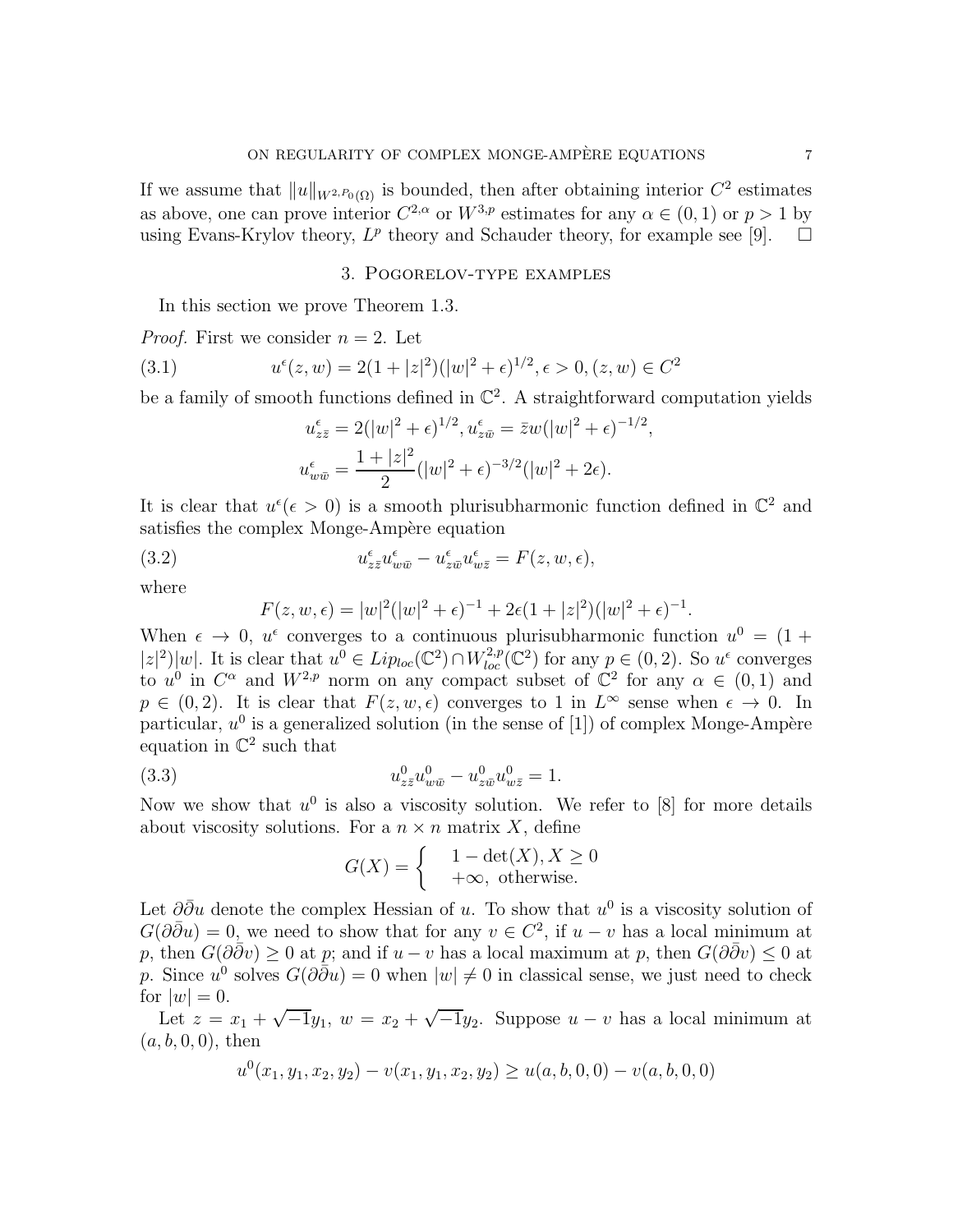### 8 WEIYONG HE

for any  $(x_1, y_1, x_2, y_2)$  in a small neighborhood of  $(a, b, 0, 0)$ . So we get

$$
v(x_1, y_1, x_2, y_2) - v(a, b, 0, 0) \le (1 + x_1^2 + y_1^2) \sqrt{x_2^2 + y_2^2}.
$$

Take  $x_2 = y_2 = 0$ , it gives that

$$
v(x_1, y_1, 0, 0) - v(a, b, 0, 0) \le 0
$$

for any  $(x_1, y_1)$  in a small neighborhood of  $(a, b)$ . This implies that  $D^2_{x_1, y_1} v(a, b, 0, 0) \leq$ 0. In particular  $v_{z\bar{z}}(a, b, 0, 0) \leq 0$ . Let X be the matrix of complex Hessian of v at  $(a, b, 0, 0)$ . Either  $X \geq 0$ , then  $X \equiv 0$  and  $G(X) = 1 > 0$ ; or  $X \geq 0$  does not hold, then  $G(X) = \infty > 0$ .

Suppose  $u - v$  has a local maximum at  $(a, b, 0, 0)$ , then

$$
u^{0}(x_{1}, y_{1}, x_{2}, y_{2}) - v(x_{1}, y_{1}, x_{2}, y_{2}) \leq u(a, b, 0, 0) - v(a, b, 0, 0)
$$

So we get

$$
v(x_1, y_1, x_2, y_2) - v(a, b, 0, 0) \ge (1 + x_1^2 + y_1^2) \sqrt{x_2^2 + y_2^2}.
$$

for any  $(x_1, y_1, x_2, y_2)$  in a small neighborhood of  $(a, b, 0, 0)$ . Take  $x_1 = a, y_1 = b$ , we get that

$$
v(a, b, x_2, y_2) - v(a, b, 0, 0) \ge (1 + a^2 + b^2) \sqrt{x_2^2 + y_2^2}.
$$

But this contradicts  $v \in C^2$ . So there is no  $C^2$  function v such that  $u - v$  has a local maximum.

Then we shall consider 
$$
\mathbb{C}^{n+1}
$$
  $(n \ge 2)$ . For  $(z_1, z_2, \dots, z_n, w) \in \mathbb{C}^{n+1}$ , let  
(3.4)  $u^{\epsilon}(z_1, \dots, z_n, w) = (1 + |z_1|^2 + \dots + |z_n|^2)(|w|^2 + \epsilon)^{1/n}$ .

A straightforward computation gives that

$$
u_{z_i\bar{z}_j}^{\epsilon} = (|w|^2 + \epsilon)^{1/(n+1)} \delta_{ij}, u_{z_i\bar{w}}^{\epsilon} = \frac{\bar{z}_i w}{n+1} (|w|^2 + \epsilon)^{-n/(n+1)},
$$
  

$$
u_{w\bar{w}}^{\epsilon} = \frac{1}{(n+1)^2} (1 + |z_1|^2 + \dots + |z_n|^2) (|w|^2 + \epsilon)^{-(2n+1)/(n+1)} (|w|^2 + (n+1)\epsilon).
$$

It is clear that  $u^{\epsilon}(\epsilon > 0)$  is a smooth plurisubharmonic function in  $\mathbb{C}^{n+1}$  which solves  $(z_{n+1} = w)$ 

(3.5) 
$$
\det(u_{i\overline{j}}^{\epsilon}) = F(z_1, \cdots, z_n, w, \epsilon),
$$

where

$$
F(z_1,\dots,z_n,w,\epsilon) = \frac{|w|^2}{(n+1)^2} (|w|^2 + \epsilon)^{-1} + \frac{\epsilon}{n+1} (1+|z_1|^2 + \dots + |z_n|^2) (|w|^2 + \epsilon)^{-1}.
$$

When  $\epsilon \to 0$ ,  $u^{\epsilon} \to u^0 = (1 + |z_1|^2 + \cdots + |z_n|^2)|w|^{2/(n+1)}$ . Note that  $u^0 \in C^{\alpha}_{loc} \cap W_{loc}^{2,p}$ When  $e \to 0$ ,  $u \to u = (1 + |z_1| + \cdots + |z_n|) |u_1| + \cdots$ . Note that  $u \in C_{loc} + W_{loc}$ <br>for  $\alpha = 2/(n+1)$  and  $p < 1 + 1/n$ . So  $u^{\epsilon}$  converges to  $u^0$  in  $C^{\alpha}$  and  $W^{2,p}$  norm for  $\alpha = 2/(n+1)$  and  $p < 1+1/n$  on any compact subset of  $\mathbb{C}^{n+1}$ ; while  $F(z_1, \dots, z_n, w, \epsilon)$